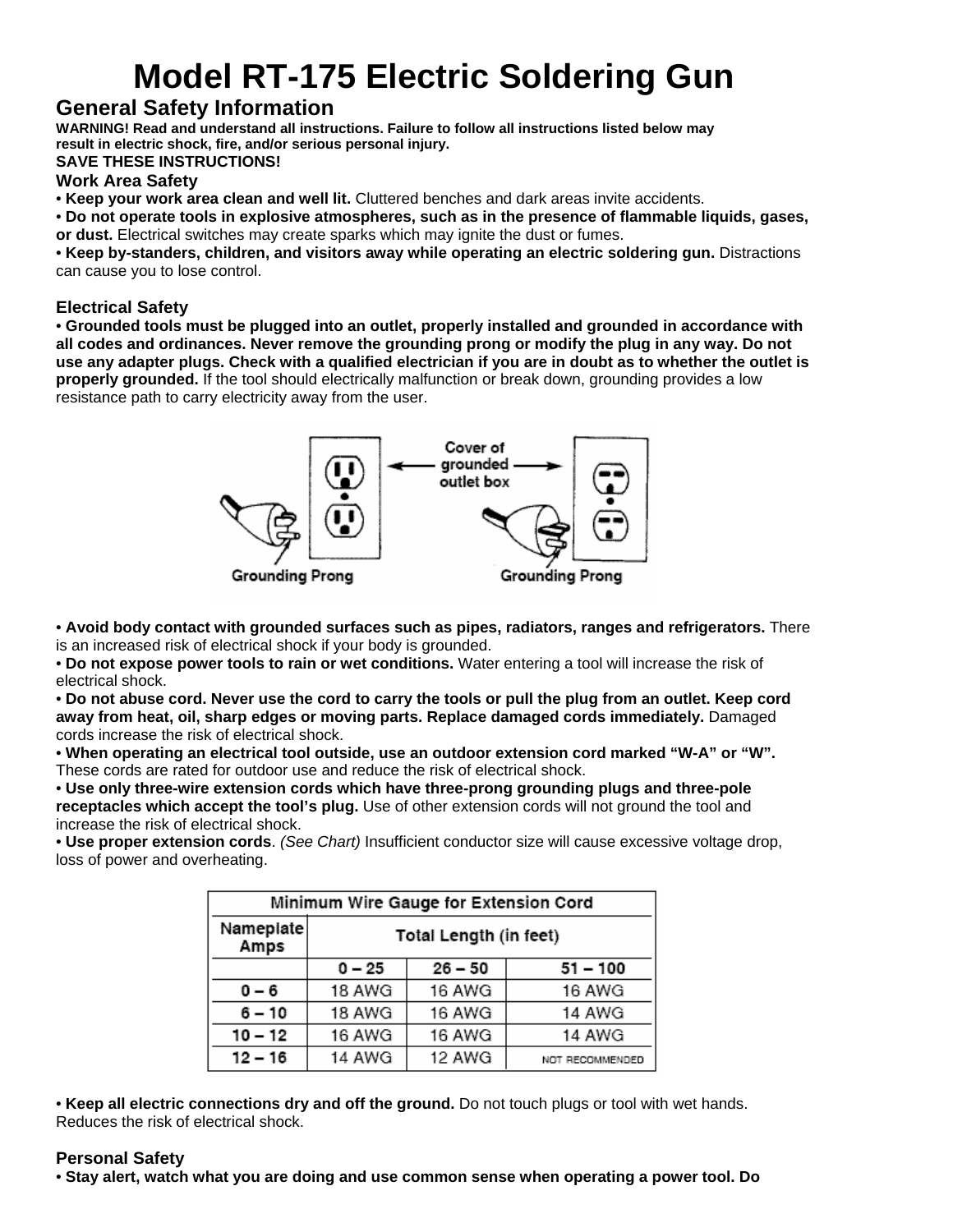**not use tool while tired or under the influence of drugs, alcohol, or medications.** A moment of inattention while operating tools may result in serious personal injury.

• **Dress properly. Do not wear loose clothing or jewelry. Contain long hair. Keep your hair, clothing, and gloves away from moving parts.** Loose clothes, jewelry, or long hair can be caught in moving parts. • **Avoid accidental starting. Be sure switch is OFF before plugging in.** Carrying tools with your finger on

the switch or plugging tools in that have the switch ON invites accidents. • **Do not overreach. Keep proper footing and balance at all times.** Proper footing and balance enables better control of the tool in unexpected situations.

• **Use safety equipment. Always wear eye protection.** Dust mask, non-skid safety shoes, hard hat, or hearing protection must be used for appropriate conditions.

#### **Tool Use and Care**

• **Do not use tool if switch does not turn it ON or OFF.** Any tool that cannot be controlled with the switch is dangerous and must be repaired.

• **Store idle tools out of the reach of children and other untrained persons.** Tools are dangerous in the hands of untrained users.

• **Maintain tools with care.** Properly maintained tools are less likely to cause injury.

• **Check for breakage of parts and any other condition that may affect the tool's operation. If damaged, have the tool serviced before using.** Many accidents are caused by poorly maintained tools.

• **Use only accessories that are recommended by the manufacturer for your model.** Accessories that may be suitable for one tool may become hazardous when used on another tool.

• **Inspect tool and extension cords periodically and replace if damaged.** Damaged cords increase the risk of electrical shock.

• **Keep handles dry and clean; free from oil and grease.** Allows for better control of the tool.

• **Check electrodes for wear and replace before the threaded studs show.** Prevents electrical arcing and excessive current draw.

#### **Service**

• **Tool service must be performed only by qualified repair personnel.** Service or maintenance performed by unqualified repair personnel could result in injury.

• **When servicing a tool, use only identical replacement parts. Follow instructions in the Maintenance Section of this manual.** Use of unauthorized parts or failure to follow Maintenance Instructions may create a risk of electrical shock or injury.

• **Disconnect all power from the unit before servicing.** Eliminates the risk of electrical shock and accidental starting.

# **Specific Safety Information**

#### \*\* Warning

**Read this operator's manual carefully before using the Electric Soldering Gun. Failure to understand and follow the contents of this manual may result in electrical shock, fire and/or serious personal injury.** 

Call the Ridge Tool Company, Technical Service Department at (800) 519-3456 if you have any questions.

#### **Tool Safety**

• **Tool is made to solder copper pipe. Follow instructions on proper use.** Other uses may increase the risk of injury.

• **Do not leave the unit unattended.** Such preventive measures reduce the risk of injury or fire.

• **Do not touch solder gun sleeves or carbon tips.** They remain hot after use.

• **Do not operate unit with the electrical box cover removed.** Exposure to internal parts increases the risk of electrical shock.

• **Use soldering sleeves and carbon tips provided with unit.** Incorrect carbon tips or sleeves may result in overheating of the wires.

• **Keep soldering sleeves away from combustible materials or articles that can be damaged by heat.**  Soldering sleeves and carbon tips remain hot after use.

• **Do not solder near combustible materials.** Copper pipe and soldering sleeves reach temperatures that can result in fire.

• **Do not store the handle in the case until the carbon tips have cooled.** They may burn the cord or solder gun cable.

• **Do not clamp or touch threaded studs or stainless steel sleeves against pipe or fittings.** Prevents electrical arcing and excessive current draw that may kick out circuit breaker.